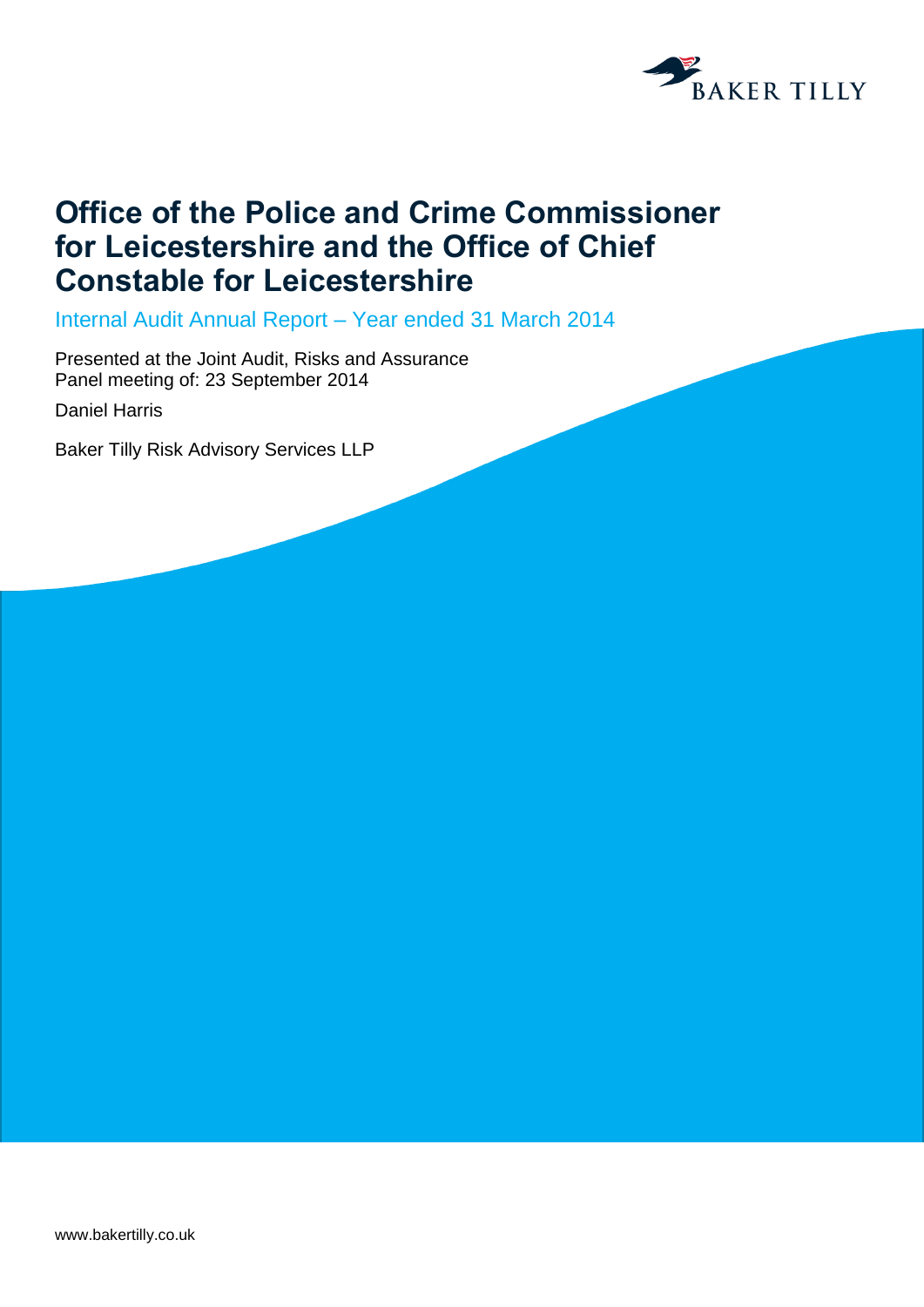# **1 Internal Audit Opinion**

### **1.1 Context**

As the provider of the internal audit service to the Office of the Police and Crime Commissioner for Leicestershire and the Office of the Chief Constable for Leicestershire we are required to provide the Section 151 Officers and the Joint Audit, Risk and Assurance Panel an opinion on the adequacy and effectiveness of the organisation's governance, risk management and control arrangements. In giving our opinion it should be noted that assurance can never be absolute. The most that the internal audit service can provide is a reasonable assurance that there are no major weaknesses in risk management, governance and control processes.

In line with the Financial Management Code of Practice published by the Home Office, both the Office of the Police and Crime Commissioner (OPCC) and the Office of the Chief Constable (OCC) must have an internal audit service, and there must be an audit committee in place (which can be a joint committee). This annual report is therefore addressed to both the PCC and the Chief Constable, and summarises the work undertaken during 2013/14.

As your internal audit provider, the assurance and advisory reviews that Baker Tilly Risk Advisory Services LLP (Baker Tilly) provides during the year are part of the framework of assurances that assist the PCC and Chief Constable prepare informed annual governance statements.

# **1.2 Internal Audit Opinion 2013/14**

#### **Office of the Leicestershire Police and Crime Commissioner**

We are satisfied that sufficient internal audit work has been undertaken to allow us to draw a reasonable conclusion on the adequacy and effectiveness of the Office of the Leicestershire Police and Crime Commissioner's arrangements.

In our opinion, based upon the work we have undertaken, for the 12 months ended 31 March 2014 the Office of the Leicestershire Police and Crime Commissioner has adequate and effective risk management, control and governance processes to manage the achievement of the organisation's objectives.

#### **Office of the Leicestershire Chief Constable**

We are satisfied that sufficient internal audit work has been undertaken to allow us to draw a reasonable conclusion on the adequacy and effectiveness of the Office of the Leicestershire Chief Constable's arrangements.

In our opinion, based upon the work we have undertaken, for the 12 months ended 31 March 2014 the Office of the Leicestershire Chief Constable has adequate and effective risk management, control and governance processes to manage the achievement of the organisation's objectives.

# **1.3 The Basis of the Opinion**

#### **1.3.1 Governance**

An audit of Governance for both the Office of the Police and Crime Commissioner and Office of the Chief Constable was undertaken during the year which resulted in a Green (substantial) assurance opinion for both entities. We found that the governance framework was established and new Strategic Assurance Board (previously the Executive Board) was established and the Terms of Reference were agreed. These meetings were chaired by the PCC and used to set the strategic direction for Leicestershire Police and for monitoring progress against the Plan. Meetings were also held in public with the aim of providing greater transparency.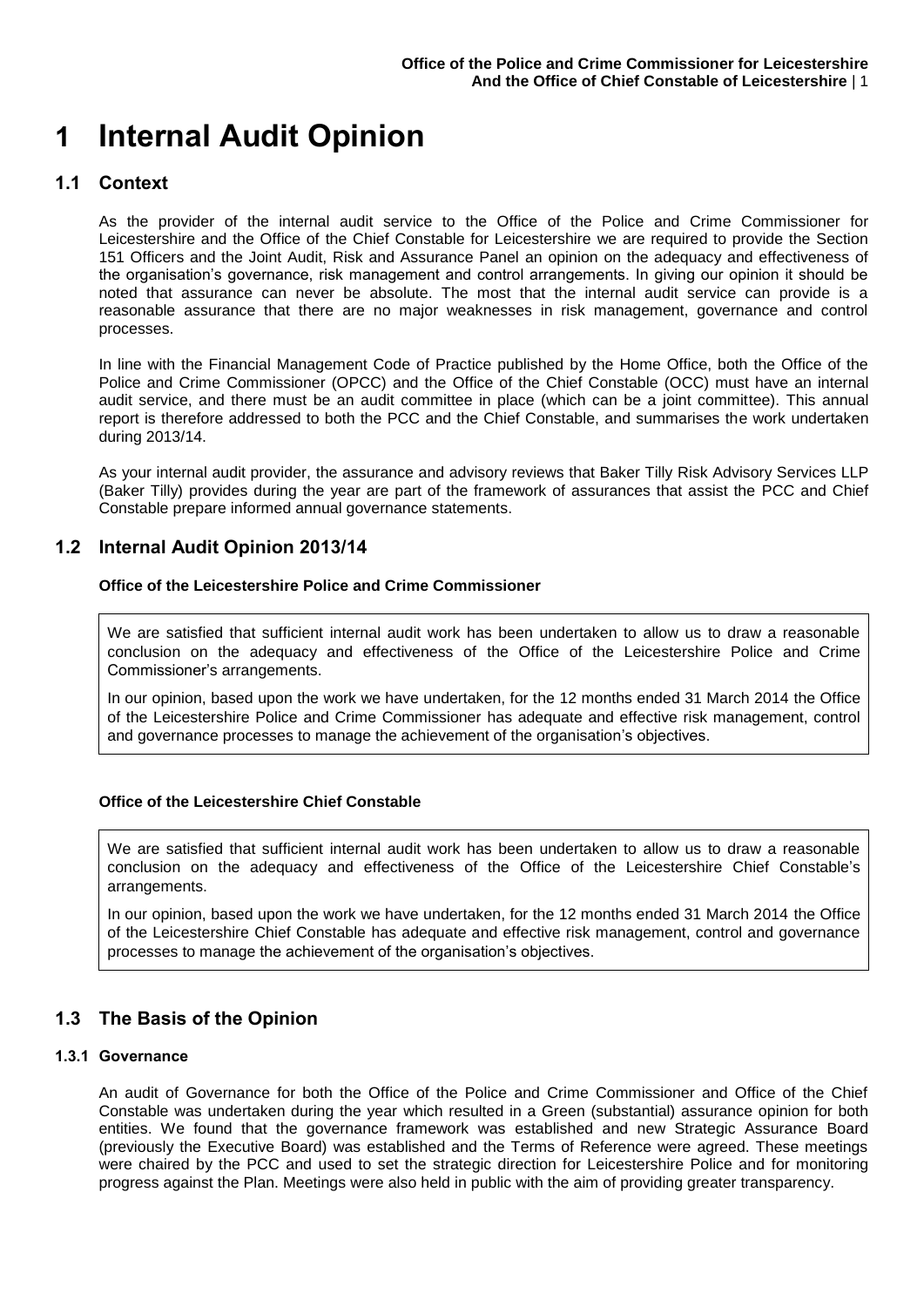#### **Office of the Police and Crime Commissioner for Leicestershire And the Office of Chief Constable of Leicestershire** | 2

The OPCC and OCC have established a Joint Audit, Risk and Assurance Panel (JARAP). The Terms of Reference were submitted and endorsed by the Panel including the last review in March 2014. In addition, we confirmed that an external Police and Crime Panel had been established. Terms of Reference had been agreed and the Panel had been meeting since 23 November 2012. We confirmed that Minutes of these meetings were available and accessible on the OPCC website.

We found that a programme of work for Stage 2 transfer had been developed and was being implemented, led by the OPCC Chief Executive and the OCC Director of Human Resources, which aimed to ensure that an appropriate outcome was reached in accordance with Home Office deadlines.

We concluded that the governance arrangements in place for both the OPCC and the OCC were adequate and effective.

#### **1.3.2 Risk Management**

We undertook a review during the year of the Risk Management arrangements in place for the OCC and OPCC which resulted in an Amber/Green (reasonable) assurance opinion for each entity.

We found that the OPCC Organisational Risk Management Policy had been updated and that a separate OPCC Risk Strategy document was also in place. Risk management reporting was found to be regular and sufficient.

A strategic risk register was held for Leicestershire Police Force that was managed by the Force Risk and Business Continuity Co-ordinator with reporting on risk being undertaken to the various Senior Management Team's (SMT) and the Strategic Operational Risk Board (SORB).

A corporate risk register was also held for the OPCC that was managed by the Chief Finance Officer (CFO OPCC) with reporting being undertaken to the OPCC SMT. .

We identified two areas for improvement, the first related to the development of a formal risk training programme and the second was in relation to identifying areas of assurance that can be used to validate that controls identified to manage/mitigate risks are working effectively. Testing has confirmed that work has started to develop an assurance framework, but this has not yet included risk management areas.

We concluded that the risk management arrangements in place for both the Office of the Police and Crime Commissioner and the Officer of the Chief Constable were adequate and effective.

#### **1.3.3 Control**

Two advisory and thirteen other assurance audit reports were issued across the OPCC and Force in 2013/14. These comprised of seven Green (substantial), five Amber Green (reasonable) and one Amber Red (some) assurance opinions. The Amber Red opinion was on the Collaborative review of Governance & Financial Framework which was completed across the East Midlands Collaboration.

We concluded that the control arrangements in place for both the Office of the Police and Crime Commissioner and the Officer of the Chief Constable were adequate and effective.

#### **1.3.4 Acceptance of Recommendations**

All except two low priority recommendations made during the year were accepted by management and we have accepted management's responses in these areas.

#### **1.3.5 Progress made with previous internal audit recommendation**

Our follow up of the recommendations made previously, including those that were outstanding from previous years, showed that the organisation had made adequate progress in implementing the agreed recommendations.

#### **1.3.6 Reliance Placed Upon Work of Other Assurance Providers**

In forming our opinion we have not placed any direct reliance on other assurance providers.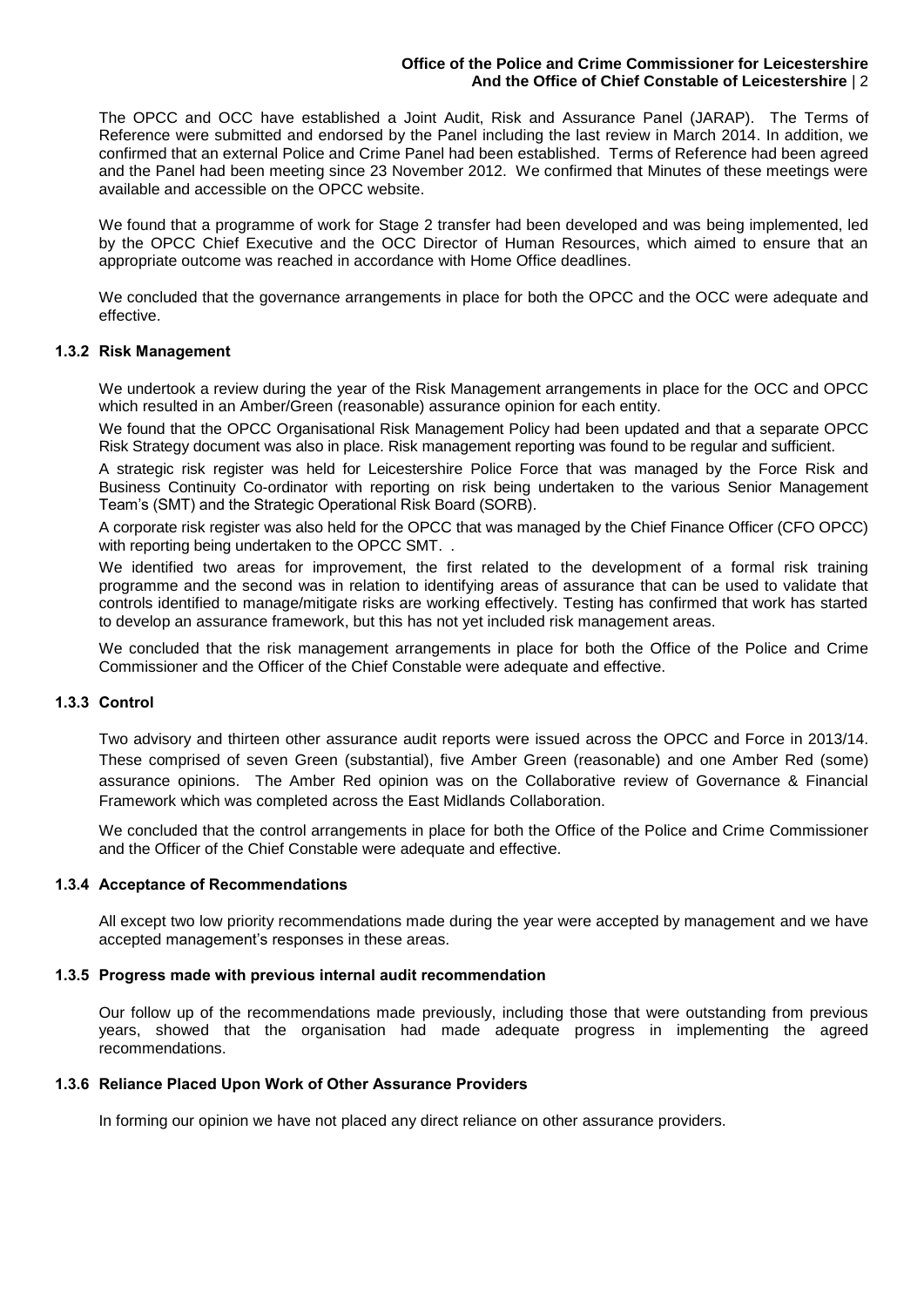# **2 Our Performance**

# **2.1 Wider value-adding delivery**

As part of our client service commitment, during 2013/14 we have:

- Issued client updates and general briefings during the year.
- Provided benchmarking within our reports on the number and category of recommendations and assurance opinions across organisations similar to yourselves.
- Undertaken joint reviews with your collaborative partners to provide a joint assurance opinion including the Governance Framework.
- Undertaken both advisory and assurance reviews across both Corporations Sole as part of the establishment of the new Governance and Risk Management arrangements. This included sharing best practice across the sector through our work.
- We have made suggestions throughout our audit reports based on our knowledge and experience in the public and private sector to provide areas for consideration.
- We have undertaken advisory reviews during the implementation of new processes including Zanzibar.
- Regular contact including JARAP pre-meets and ad-hoc telephone calls and queries as required.

### **2.2 Conformance with Internal Audit Standards**

Baker Tilly affirms that our internal audit services to the OPCC for Leicestershire and the OCC for Leicestershire are designed to conform with the Public Sector Internal Audit Standards (PSIAS) which came in to effect from 1 April 2013.

Under the standards, internal audit services are required to have an external quality assessment at least once every five years. During 2011 our Risk Advisory service line commissioned an external independent review of our internal audit services to provide assurance whether our approach meets the requirements set out in the International Professional Practices Framework (IPPF) published by the Global Institute of Internal Auditors (IIA). The PSIAS are based upon the IPPF, and therefore we are confident that the results of this review apply to our continuing services in the sector.

The external review concluded that *"the design and implementation of systems for the delivery of internal audit provides substantial assurance that the standards established by the IIA in the IPPF will be delivered in an adequate and effective manner".*

### **2.3 Conflicts of Interest**

During 2013/14 our Business Advisory Department has provided support to the OPCC in relation to Governance and Commissioning. We (Baker Tilly) do not consider this would lead us to declare any conflict of interests as these have been completed under separate engagement letters and Engagement Partners.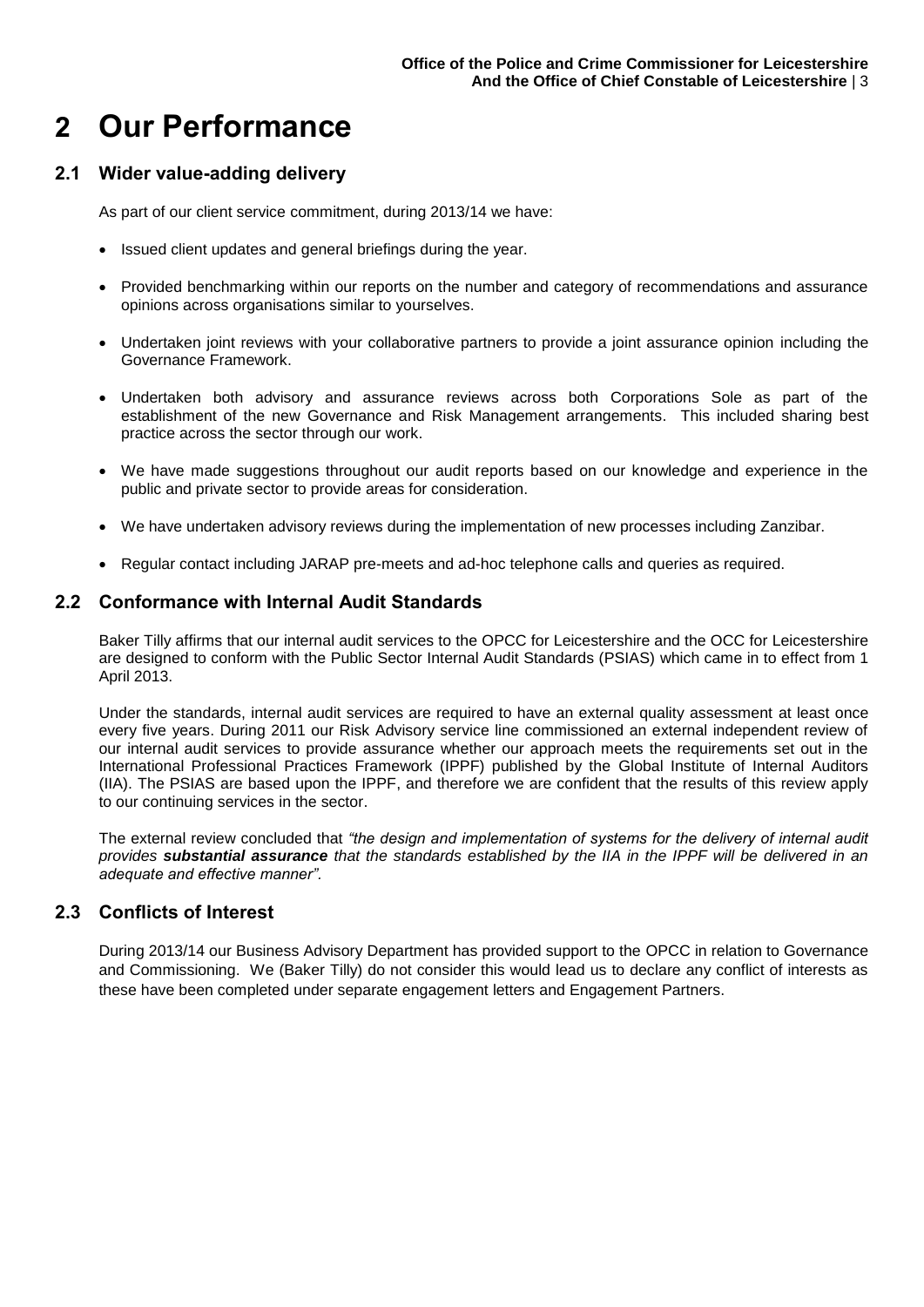# **Appendix A: Internal Audit Opinions and Recommendations 2013/14**

|                                                                                                                                                                                         |                                                               | <b>Actions Agreed (by priority)</b> |                   |                |
|-----------------------------------------------------------------------------------------------------------------------------------------------------------------------------------------|---------------------------------------------------------------|-------------------------------------|-------------------|----------------|
| <b>Audit</b>                                                                                                                                                                            | Opinion                                                       | High                                | <b>Medium</b>     | Low            |
| Payroll Provider Review                                                                                                                                                                 | Green                                                         | 0                                   | 0                 | $\overline{2}$ |
| <b>Health and Safety</b>                                                                                                                                                                | Amber / Green                                                 | $\mathbf 0$                         | 1                 | 3              |
| Zanzibar (P2)                                                                                                                                                                           | Advisory                                                      |                                     | 1 not prioritised |                |
| Winsor Review - Payments for Unsocial Hours                                                                                                                                             | Green                                                         | $\mathbf 0$                         | 0                 | $\mathbf 0$    |
| Human Resources - Absence Management                                                                                                                                                    | Amber / Green                                                 | $\mathbf 0$                         | 3                 | 4              |
| <b>Publication Scheme</b>                                                                                                                                                               | Advisory                                                      | 6 not prioritised                   |                   |                |
| Collaboration - Governance & Financial<br>Framework<br>(This audit includes a contribution from each of the East<br>Midlands Audit Plans and has been reported across each<br>of these) | Amber / Red                                                   | 0                                   | 5                 | $\overline{2}$ |
| Change Programme                                                                                                                                                                        | Amber / Green                                                 | $\mathbf 0$                         | $\mathbf 1$       | 5              |
| <b>Risk Management</b>                                                                                                                                                                  | <b>Force</b><br>Amber / Green<br><b>OPCC</b><br>Amber / Green | 0                                   | $\overline{2}$    | 4              |
| <b>General Ledger</b>                                                                                                                                                                   | Green                                                         | 0                                   | 0                 | 1              |
| Payroll and Expenses                                                                                                                                                                    | Green                                                         | $\mathbf 0$                         | 1                 | 0              |
| Budget Setting, Control, Monitoring and<br>Reporting                                                                                                                                    | Green                                                         | $\mathbf 0$                         | 0                 | 0              |
| Follow Up of Previous Internal Audit<br>Recommendations 2012/13 & 2013/14                                                                                                               | Adequate                                                      | $\mathbf 0$                         | 1                 | 4              |
| Monitoring and Delivery of the Police and<br>Crime Plan                                                                                                                                 | Green                                                         | 0                                   | 0                 | $\overline{2}$ |
| Governance                                                                                                                                                                              | <b>Force</b><br>Green<br><b>OPCC</b><br>Green                 | $\mathbf 0$                         | $\pmb{0}$         | 5              |
| <b>Mobile Device Security</b>                                                                                                                                                           | Amber / Green                                                 | $\pmb{0}$                           | $\overline{2}$    | $\overline{4}$ |
| <b>Total</b>                                                                                                                                                                            |                                                               | $\pmb{0}$                           | 16                | 36             |